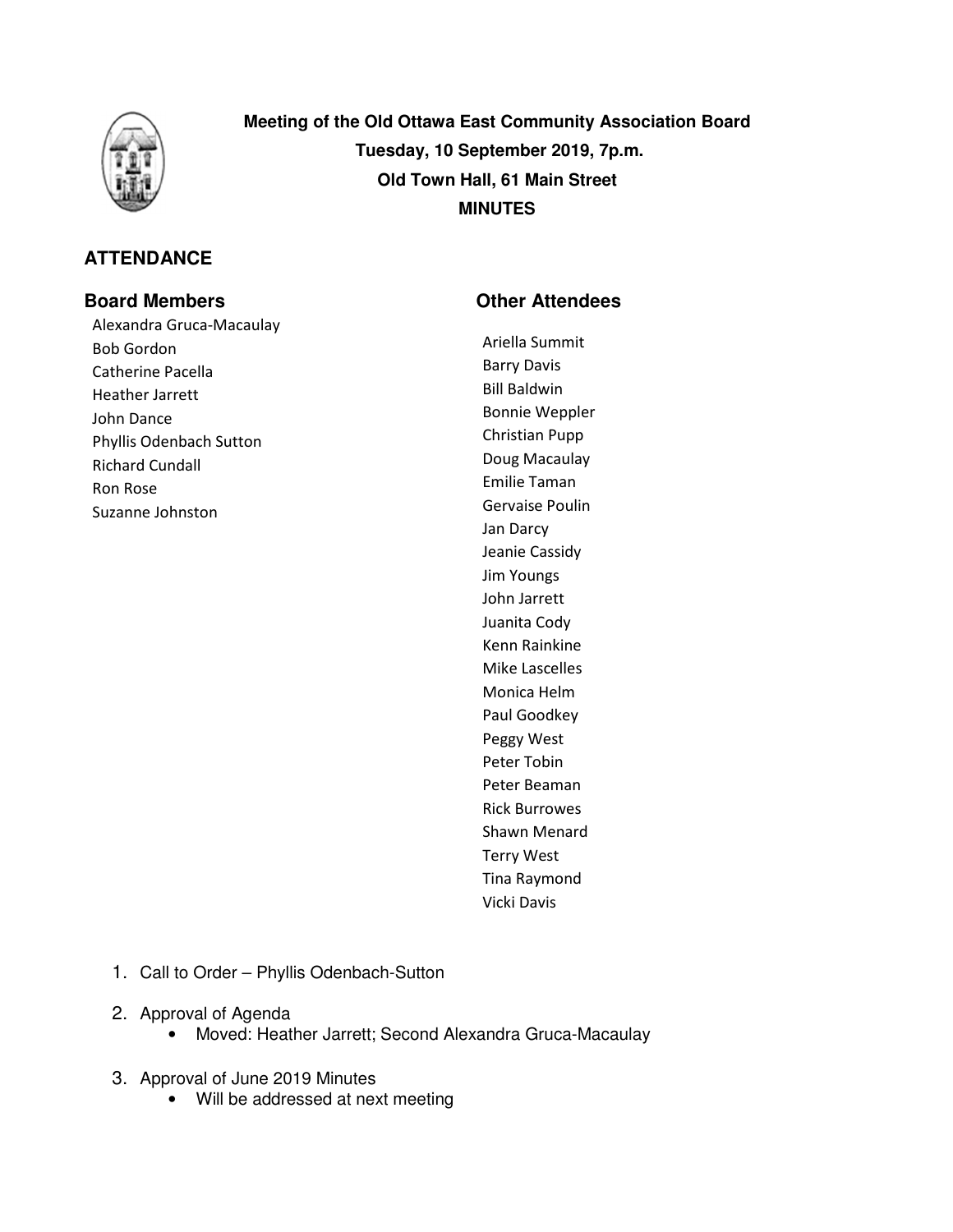- 4. Chair's Report Phyllis Odenbach-Sutton
	- Report Attached as Appendix A
	- Main Event Overall, the fundraising was great
	- Flora Bridge Opening Very well received, even on the hottest day of the year
	- LRT Opening this weekend; with the opening, waiting to hear when the Eastbound Lees on-ramp will be available to all traffic
	- Special General Meeting (SGM) and 2B Complex
		- i. Review of the developments of the 2B complex
		- ii. Greystone sales centre to be demolished shortly, expected Sept  $16<sup>th</sup>$ , 2-3 days to complete tear down
		- iii. Representative from Regional looking for feedback on whether they should keep attending
		- iv. A review of the Regional website should be done to verify if the information publicized is in-line with their actual actions
	- Immaculatta field
		- i. School board won the appeal which allows play until 11pm
		- ii. If there is no snow on the field, school board has indicated it can be used. This includes Christmas and Easter holidays
		- iii. Of note, the organization who partnered with Immaculata, Footy 7's, is not paying any taxes for use of the field
	- Brantwood park tennis courts cracks were filled mid July, painting was completed early September
	- Trees many trees throughout the community are being lost.
	- Commercial at Corners River Dental: Happy Goat: Laurier Optical
	- All candidates debate
		- i. On Wednesday, September  $25<sup>th</sup>$  the candidates from Ottawa Centre will have a debate at Glebe CC
		- ii. CA is one of the sponsors of the event; volunteers for setup and tear down are still needed
		- iii. All candidates are welcome to speak at association meetings if they approach the CA
- 5. Councillor's Report Shawn Menard
	- Landsdowne
		- i. A press release on changes to Landsdowne was issued
		- ii. The results of the survey will be published, but there is no announced date as of yet
	- Conseil des écoles catholique du Centre-Est (CECCE)
		- i. The CECCE is close to completing the purchase of the Deschatelets building, possibly in conjunction with the City of Ottawa
		- ii. The current school operated by the CECCE located on 88 Main Street would move into this location
		- iii. The purchase would require zoning changes
		- iv. Councillor would like to have a Community center added as part of this partnership with the city. This would include a gym, and other facilities
		- v. The forecourt park would remain unchanged as to the original plans and would be used for school activities
		- vi. Regional requires the chapel at the back of the building to be removed as part of the sale. The city has not made any statement in regard to this
		- vii. Purchase does not include any of the additional land blocks behind the building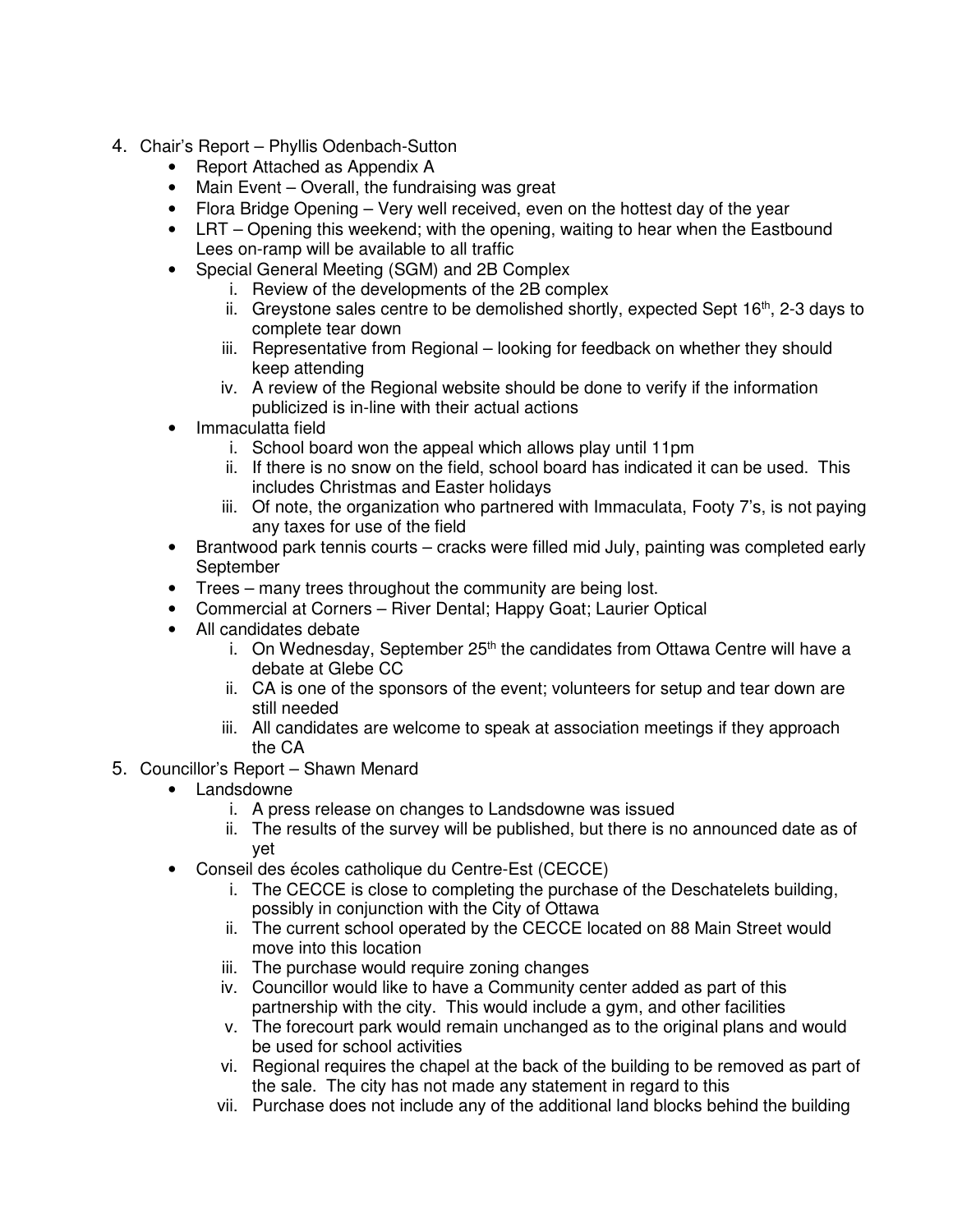- viii. The general concerns from the community are about maintaining the use of the forecourt land and school bus traffic
- Forecourt at Deschatelets
	- i. Regional and cash-in-lieu for development of forecourt (allocated \$96000)
	- ii. CA is not required to ask councillor for direct funding for development of these projects
- New City Official Plan
	- i. Consultation to continue throughout September
	- ii. The councillor is looking for more feedback about the plan from the community
	- iii. More engagement from the community would be appreciated
- Dogs in Brantwood
	- i. A consultation took place, the results of which will be shared soon. No date was provided
- Immaculata Field
	- i. The councillor is pushing against unresponsive internal city staff
	- ii. No official communication from the councillor will be provided until all information from LPAT results are reviewed
- **LRT Opening** 
	- i. 6 Free passes for opening weekend are available with the councillor. Contact Ariela at councillors office. Passes will need to picked up at the office
- Cash-in-lieu of Parkland
	- i. Process for requests closes on September  $25<sup>th</sup>$ . Please send requests to community association
	- ii. Current priority is on Heron park with its many needs
	- iii. Proposals have been received in regards to Springhurst.
	- iv. There is an action in place to replace existing equipment at Springhurst that has reached the end of its life cycle
- Results of Soil Tests in Archville
	- i. The councillor is looking at having a meeting about the results of the soil test
	- ii. Looking to reach out to residents in Archville specifically to setup a date
- Traffic issues
	- i. City has overlap with MTO to open Eastbound 417 on-ramp at Lees
	- ii. General frustration is that the on-ramp will not be opened before winter
- Nicolas-Greenbank 417 Westbound On-ramp
	- i. On-ramp to be closed the weekend of September  $14<sup>th</sup>$  and  $15<sup>th</sup>$
	- ii. Redirects will be in place
- Flora footbridge
	- i. There has been good traffic use of the bridge, exceeding the initial expectations by close to 30%
- OC Transpo Bus Routes
	- i. As part of the LRT transition, the new bus routes will take effect October  $6<sup>th</sup>$
- General Items
	- i. Soft landscaping changes to be coming;
	- ii. Looking to change the percentage of land a residential building can occupy on a property
	- iii. David Renfrow (Domicile) made commitment to connecting des Oblates and **Springhurst**
	- iv. Request for site plan of 129 Main St made by CA president to councillor
	- v. 129 Main St site plan has been already approved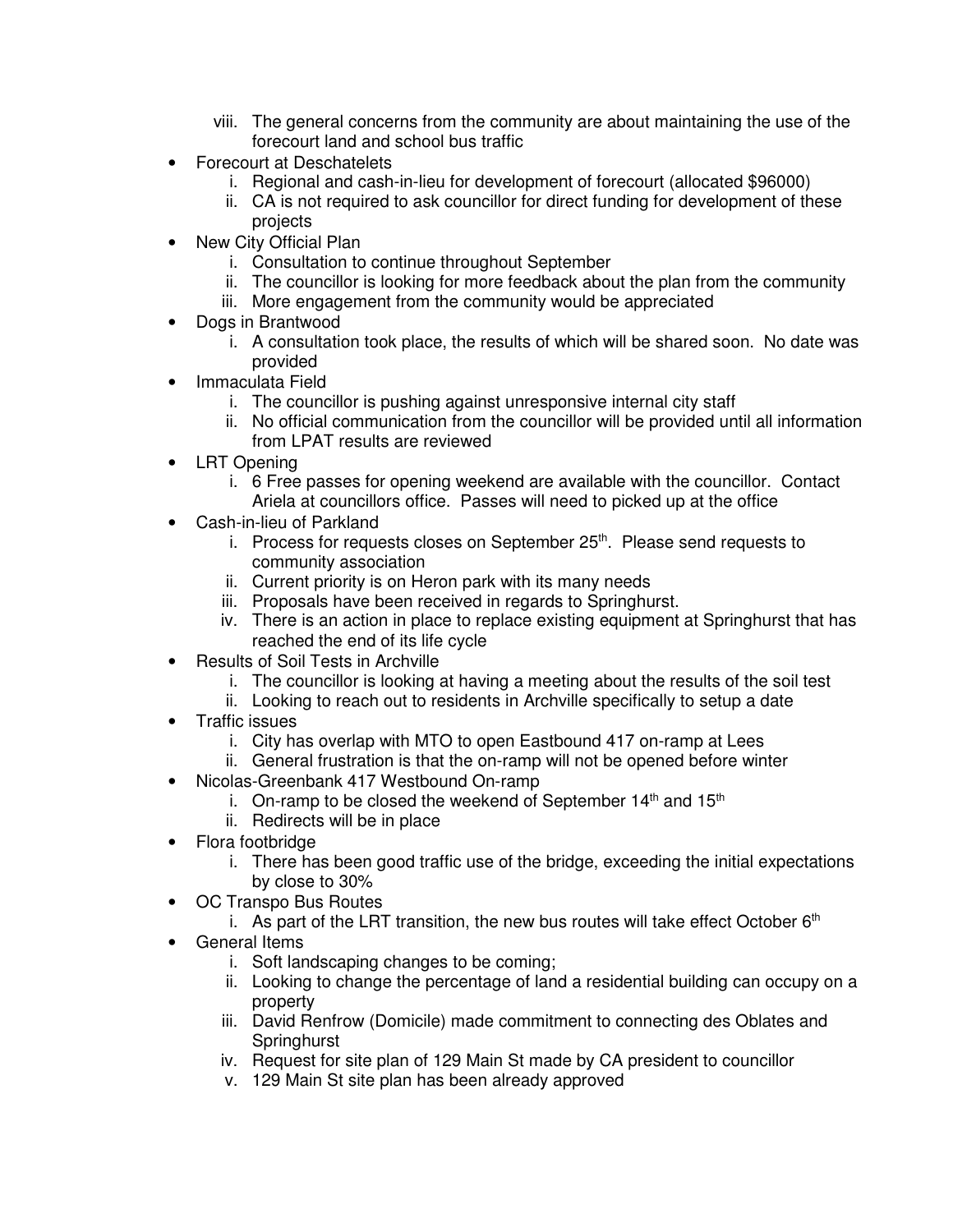- 6. OOECA Appeal Fundraising Heather Jarrett
	- Current amount raised to date is \$5,310, with a target of \$10,000;
	- There is a request to create a separate bank account to allow collecting funds with ebanking, under CA control. The account would not be a trust account and would only have one signing authority as per the initial e-banking investigation
	- Motioned: Heather Jarrett; Second Ron Rose; Passed
	- As an incentive, maybe include a flyer as part of the membership drive to notify residents of the fundraising
	- Appeal Process
		- i. Written case synopsis
		- ii. As of yet, there is no planner or lawyer as part of the appeal team
	- If the fundraising goal of \$10,000 is achieved, looking for permission to create a GoFundMe account. An issue with this setup is not being able to refund any collected monies collected in this fashion. Further information will be presented at next meeting
		- i. Motion: Upon acceptance of appeal of 2B, a GoFundMe Account to be setup and connected to new bank account;
		- ii. Motioned: Heather Jarrett; Second Richard Cundall; Passed
- 7. Cash in Lieu of Parklands Across Ward Phyllis Odenbach-Sutton
	- Each ward has their own account of funds of cash-in-lieu of parklands
	- Developers are required to contribute this account when building within ward
	- Our ward currently has about \$1.5 million available for use
	- The CA is looking for ideas for use. Please send to **info@ooe.ca** before September 20<sup>th</sup>. Ideas will be discussed with CAG and councillor
	- Rick Burrowes, as part of his Vision Springhurst, has identified several upgrades to Springhurst Park which could use funding
		- i. Volleyball court requires \$10,000. An application for matched grant funding from City of Ottawa. Funds provided to date: Sandy Hill Community Health - \$5000; OOECA \$2000. This leaves \$3000 to raised
		- ii. Additional exercise equipment, in a similar style to the existing exercise pieces. No funds for this as of yet
- 8. New Board of OOECA Phyllis Odenbach-Sutton
	- AGM Tuesday Nov 12<sup>th</sup>
	- New board will be presented
	- Some people have expressed interest in joining the board, but there are still positions available
- 9. Treasurer's Report Don Fugler
	- Currently close to \$22,000, which does not include appeal funds, and additional holding funds
- 10. Committee Reports
	- Planning Ron Rose
		- i. Appeal of 2B completed in August; special thanks to several people who spoke on behalf of the community at June 27 Planning Committee meetings
		- ii. Planning committee has created sub-committee of 10 people to steer appeal process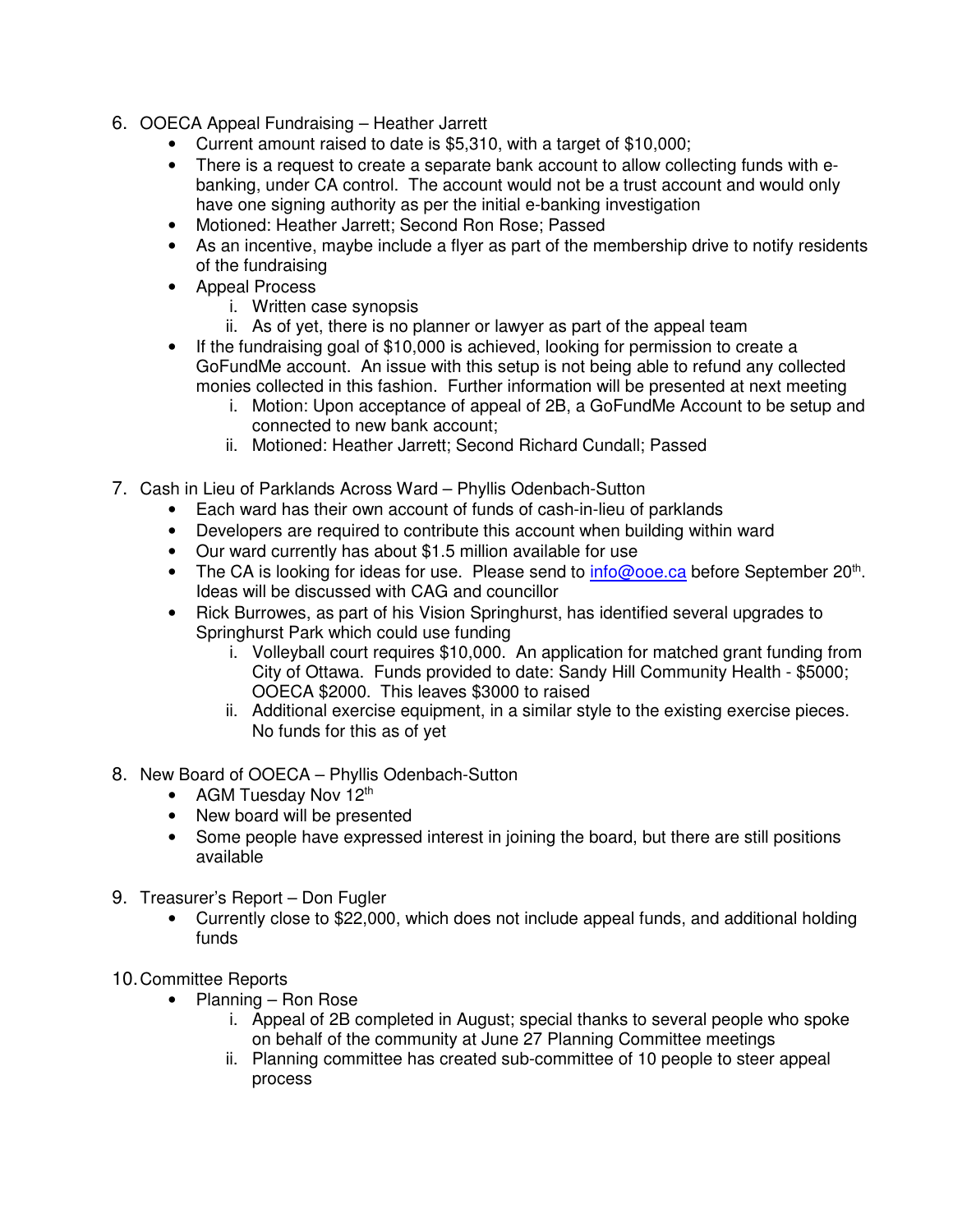- iii. Notice of proposed demolition order on 20-22 Hawthorne Ave; investigating all items associated;
- iv. Looking for additional volunteers to be part of the planning committee. The key items planning is involved with are: changes to infill; official plan review; transportation master plan; AVTC. Contact Ron Rose if interested in joining
- v. September  $16<sup>th</sup>$  for feedback to city official plan check city website and keep sending feedback; councillor's office to provide the firm dates of when feedback is closing
- vi. Only certified or credentialed experts can present evidence to the LPAT; experts credentials must be included as part of the appeal. Sub-committee is looking for people to help in these roles
- vii. Burned out building on Concord at Greenfield; owner in battle with insurance; councillor's office is dealing with by-law to keep clean
- viii. Paul Goodkey signed non-disclosure agreement about pre-consultation meeting; motion to allow Paul to represent the board on pre-application consultation; moved John Dance; second Ron Rose; Approved
- SLOE Alexandra Gruca-Macaulay
	- i. Report attached as Appendix B
	- ii. Fall cleanup at Brantwood and Springhurst parks on September  $28<sup>th</sup>$  from 9am to 11am
	- iii. New trees planted by Flora bridge
	- iv. Climate portion as part of official city plan, breakdown in report
	- v. Invasive species cutting, pulling organized by Vicki; To be added as a volunteer, send email to sloe@ottawaeast.ca.
	- vi. Rebecca, Heather, and Phyllis looking for volunteers in making the OOE a bird friendly environment
- Transportation Tom Scott
	- i. No report
- Communications Catherine Pacella
	- i. No report
- Corners on Main & Greystone Village Heather Jarrett
	- i. Vegetarian restaurant and psychologist are moving into the Corners on Main
- Health & Safety Jaime Girard
	- i. No report
- Membership Suzanne Johnston
	- i. Drive is officially on
	- ii. Looking for volunteers in the following areas:
		- 1. North of Queensway: either 3-4
		- 2. Central: either 2-3
		- 3. Southwest: Between Clegg and Riverside: at least 1
- 11. Community Activities Group
	- Fall registration opened on September 3rd
	- No fall festival this year; pumpkin sale might still occur, more information to come
- 12. New Business
	- 206 Main (Singing Pebble Books) looking for community mural ideas
	- Looking for ideas about naming transitway bridge which crosses over Rideau river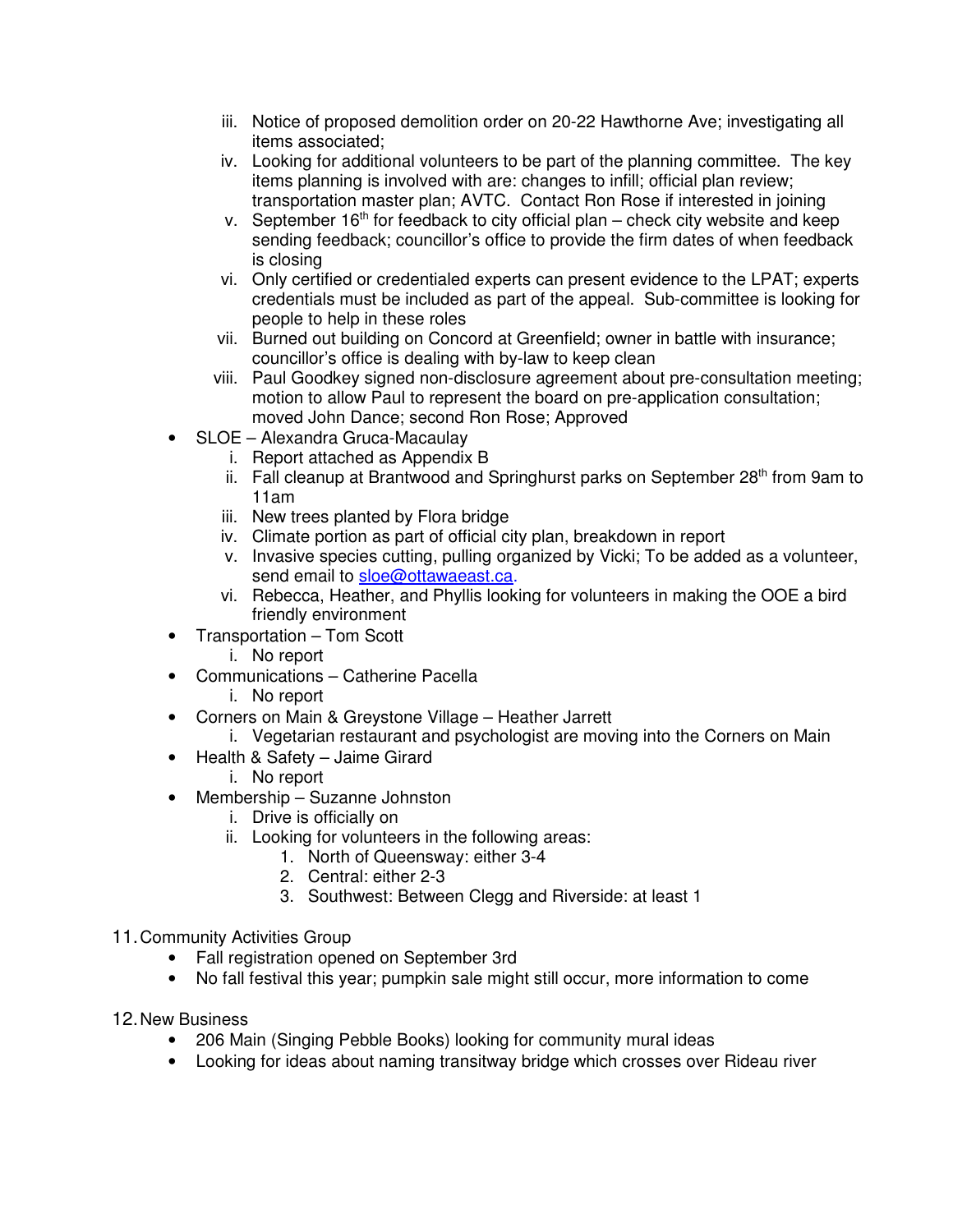- 13. Emilie Taman, NDP candidate for Ottawa Centre presented; for more information about her and her platform, see her website or NDP website
- 14. Date of Next Meeting Tuesday, 8 October 2019
- 15. Adjournment
	- Moved: John Dance; Second Suzanne Johnston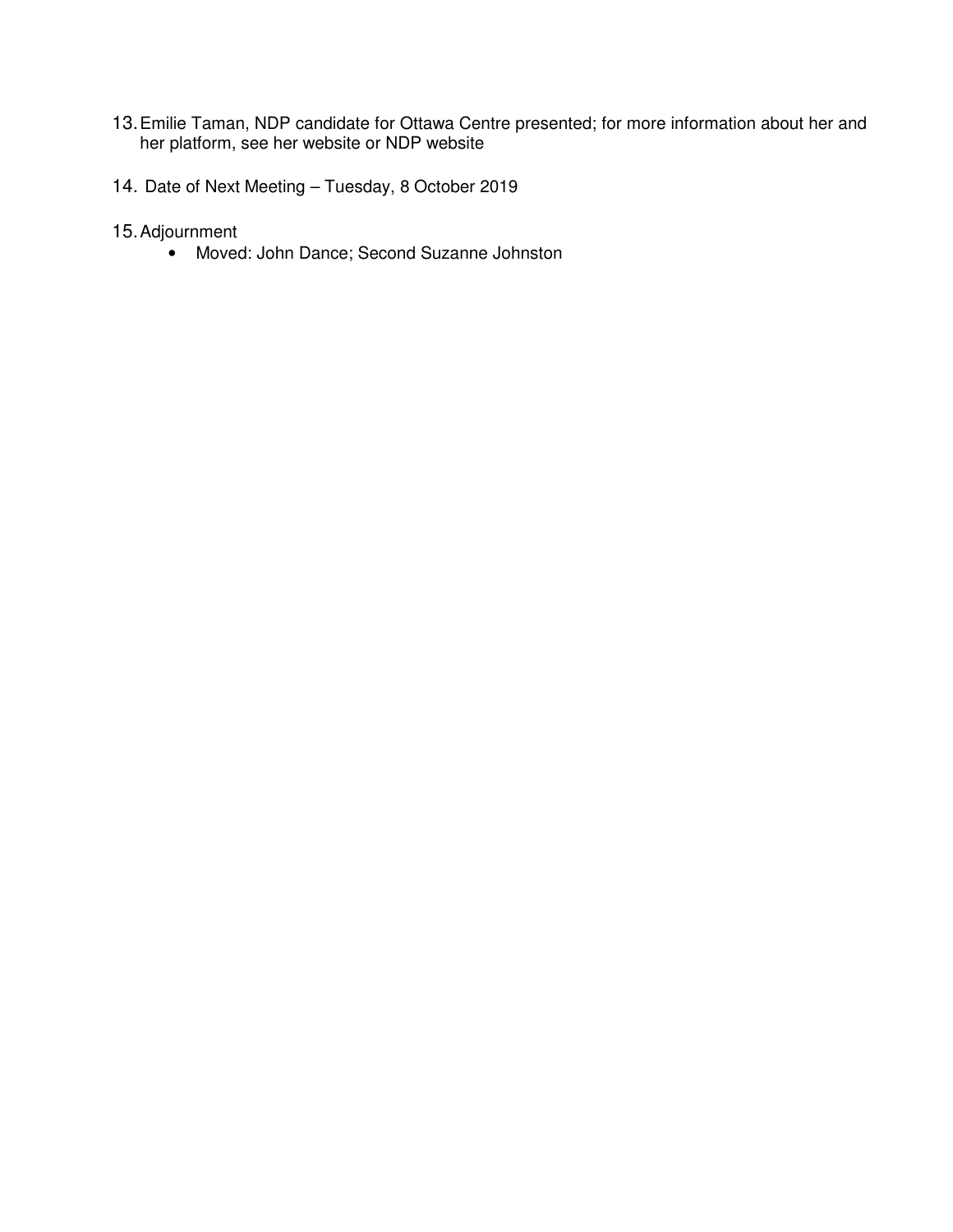## Appendix A

#### Chair's report September 10, 2019

#### Main Event - June 15

- A somewhat wet day this year but a great chance to meet new neighbours and renew acquaintances over a hot dog or hamburger
- This is one of our biggest fund raisers, and even with the wet weather we were able to raise approximately \$700; thank you everyone

#### Flora Footbridge

- The bridge opened earlier than forecast & under budget on June 28
- On July 20 (the hottest day of the summer I believe), the three local community associations (Old Ottawa East, the Glebe and Old Ottawa South) hosted an unofficial opening ceremony in the middle of the bridge with local children cutting a lovely green ribbon, followed by cake on the OOE side and lemonade on the Glebe side

#### LRT opening & OOE impacts

- Hopefully when the LRT is open & the number of replacement buses is reduced, we will get our Queensway on ramp back on Lees; we are trying to get an update on timing BUT hopefully the over 6 year wait will soon be over
- John has also alerted me to the opening of the new pathway on the east side of the transit bridge over the Rideau River, which allows for much greater connectivity

#### Greystone Village:

Multi-use pathway (MUP)

- The link with Springhurst Park was completed over the summer; it is now possible to use a paved path for biking all the way to Clegg
- •

## Block 2B - 10 des Oblats

- On June 27 the request by Regional for a zoning bylaw amendment and an Official Plan Amendment to allow for an increase in height to nine storeys was heard at the city's planning committee meeting (loss from CA perspective by vote of 8-1) & then again on July 10 at full city council (another loss from CA perspective by 14-9)
- 2 appeals (zoning and official plan) were initiated by the CA on August 6 (using \$600 of CA funds)
- A Special General Meeting (SGM) of the CA was held on August 27 to seek approval from membership of up to \$5000 in funding from CA funds to support the appeals; the SGM also marked the launch of our broader fund raising campaign - initial goal is for 100 people to each contribute \$100 (at the time of writing this report, we have raised over \$4000)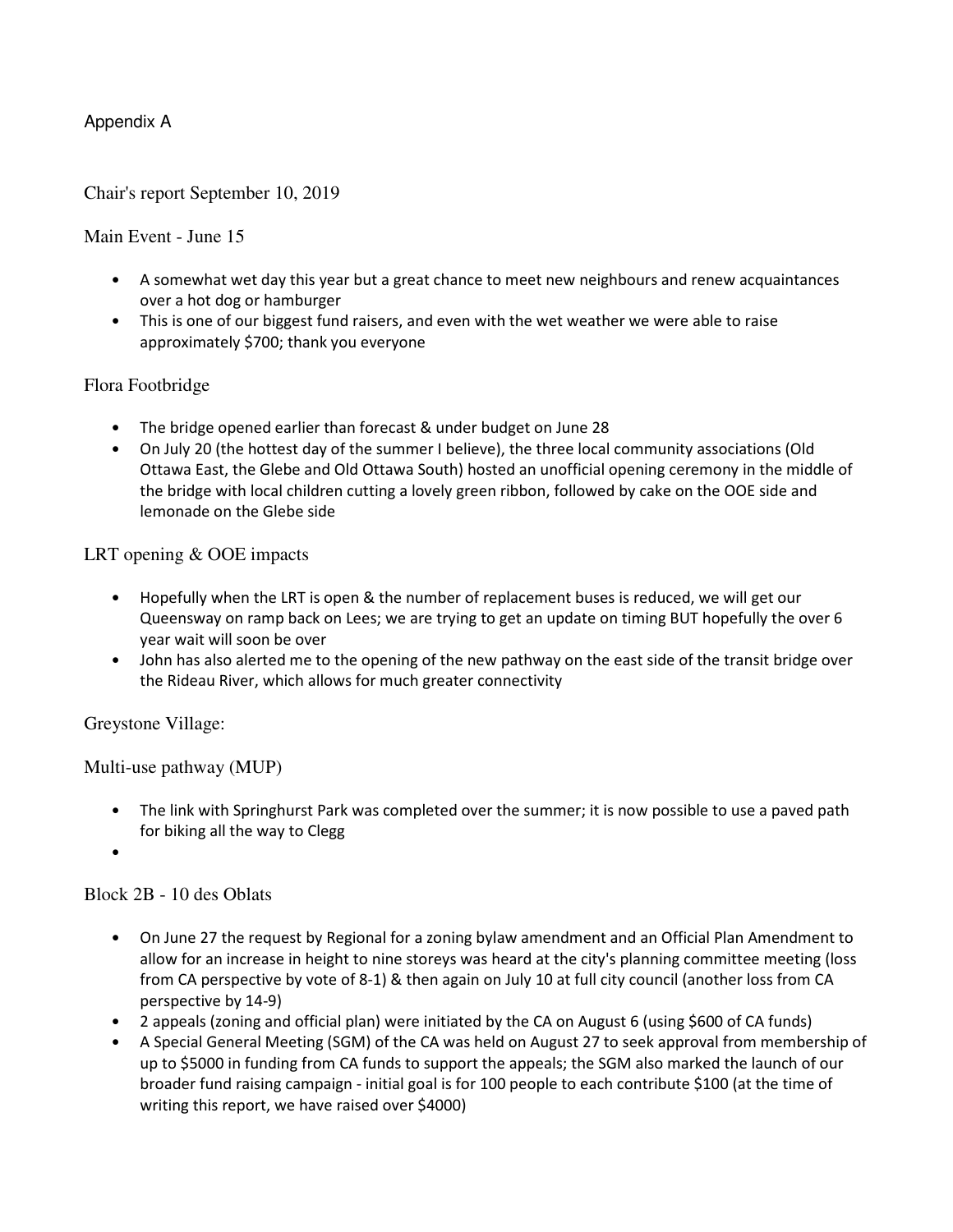- The appeals are currently being considered by the Local Planning Appeal Tribunal (LPAT) as to whether they are valid
- If the appeals are accepted, we believe we will proceed as per the pre-September 3 rules (the provincial government has recently proposed changes to the LPAT process, but our understanding is that the new rules would not apply to our appeals)

Block 2A - 10 des Oblats (Main Street building)

- the Greystone Village sales centre will soon be demolished; they have moved their centre to the former The Corners on Main presentation centre
- Regional has provided the following information: "On Thursday, September 5th, our contractors RECL will be fencing off the site. The expected date for the demolition is Monday, September 16th (pending no delays in disconnects or permitting), and we have been told it should take 2-3 days to complete."

#### Immaculata field LPAT hearing

- On July 2, the appeal by the Ottawa Catholic School Board was heard by LPAT; at that time the city defended its decision to limit lighting to 9:00pm on weekdays (Sunday - Thursday) and until 10:00pm on weekends
- On August 22, we received an email from the city indicating: "The condition limiting the operation of the lights has been struck. The Tribunal was not satisfied that the City had jurisdiction to impose the condition and further was not satisfied that this field should be treated as different than other fields across the City."
- Neighbours of the field who are struggling with the noise of whistles and shouting until 11:00pm on an almost daily basis are understandably upset

## Brantwood Park tennis courts

- The work at Brantwood is finally complete!
- While we are very happy that the Councillor's office facilitated the repair work, we were very disappointed with the lengthy process which meant that the court was almost unplayable for much of the summer
- There must be better ways to coordinate the various steps in the process

## Cash-in-lieu (CiL) of parkland

- I propose we have a discussion at the September board meeting on this topic; there are considerable funds in this account for Capital Ward & the Councillor's office is considering how best to allocate funds to the different communities (indeed the June Ward council meeting was focused on this topic)
- Their current thinking is to prioritize potential projects on the basis of need
- We received the following request today (Thursday, September 4) from the Councillor's office:

"We want your input on potential CiL projects for this term of Council. CIL funding can cover the purchase of new parkland and improvements to existing amenities. Please send a brief description of your proposed project with an approximate budget and explanation of the need it serves by September 25th. The description of need could consider things like age related programming, incoming development, or changes to green space.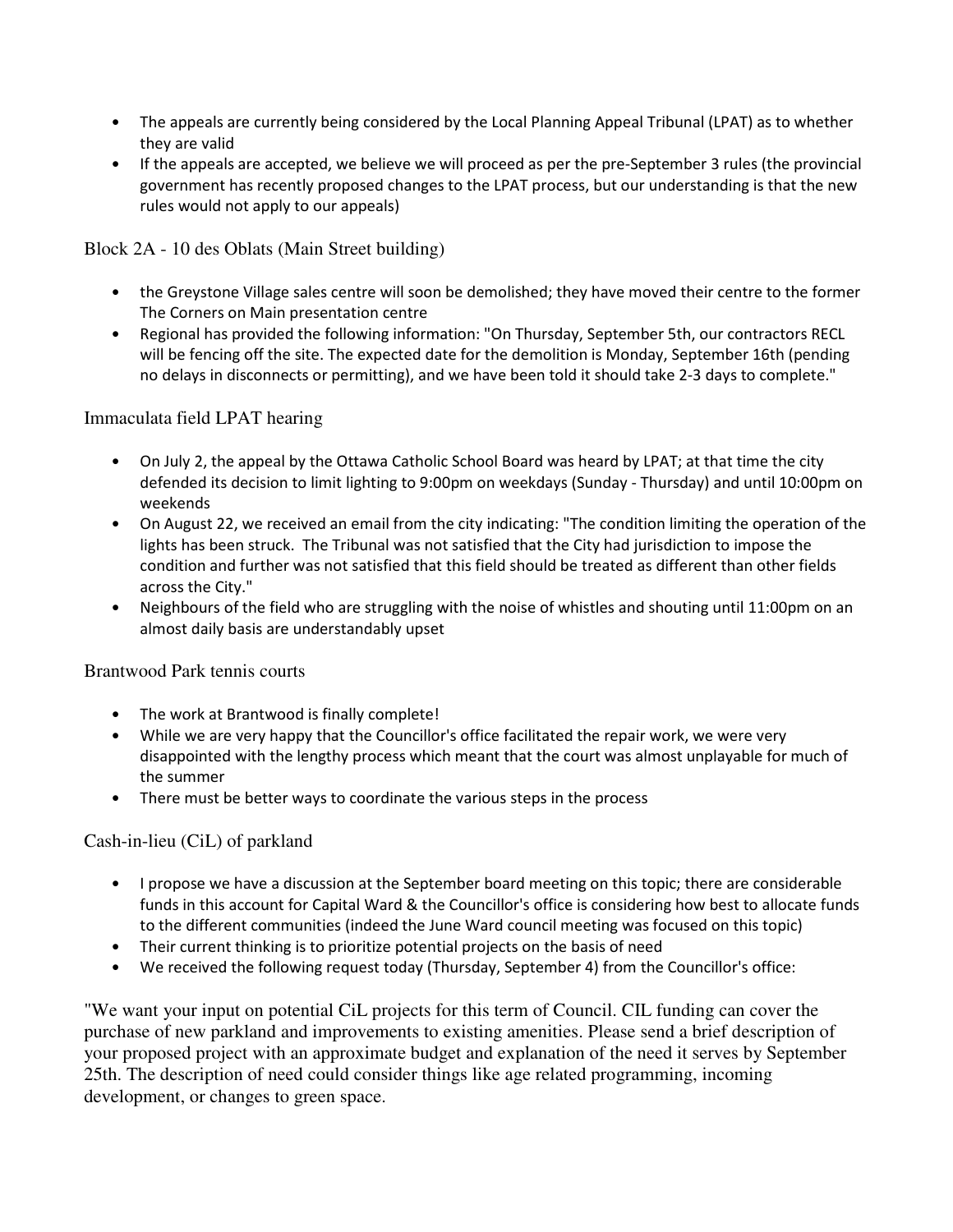We will review all submissions, taking into account the number of recreational sites/person, average distance to a park, and percentage of low income people in each area. Our focus will be on overall equity between residents."

# **Trees**

- An issue for many of us is the loss in tree canopy in our neighbourhoods. We are regularly seeing trees cut as excavations for new houses are undertaken, and often, even if the trees on the sites or on the neighbouring sites are retained, there is such a loss to the critical root ball, that the end result is still the loss of a tree.
- I am providing a bit more information below about the state of the trees on Main as well as some issues with the trees planted, or those that died before they could be planted, near the Flora Bridge (note that Alexandra provided more info on the Flora trees in her SLOE report)

## Main Street Renewal

• In late June, we received the following message from Josée Valée, the project manager for the original project, via the councillor's office:

"We have completed our review of the condition of the trees along Main Street. For the trees north of Clegg, the warranty period is over and the Forestry Department is taking over the maintenance. There are a few trees that are in poor health. Forestry will add those to their list but since those are planted in Silva cells, it is more complicated and more work to replace them. Considering their workload, these trees may only get replaced in 2020.

South of Clegg, there are six dead trees. One of the trees will be removed and not replaced (this tree is very close to a driveway and has caused the homeowner some grief and concerns). The other five dead trees will be replaced by the Contractor shortly.

Further to the replacement of these five dead trees south of Clegg, the Contractor will have met his warranty obligations and the Forestry Department will take over the maintenance."

## Flora Footbridge

- Tree plantings: some died waiting to be planted
- Also issue of maintenance post planting

New commercial on Main Street

- River Dental had its grand opening in August; it is the first store to open win the Corners on Main
- We will soon have a grocery store as well; NU Groceries is scheduled to open their second Ottawa store in the fall

## Meeting with Ottawa Public Health re Archville soil sampling/ contamination

• If there is sufficient interest, a meeting of residents in the area will be scheduled by the Councillor's office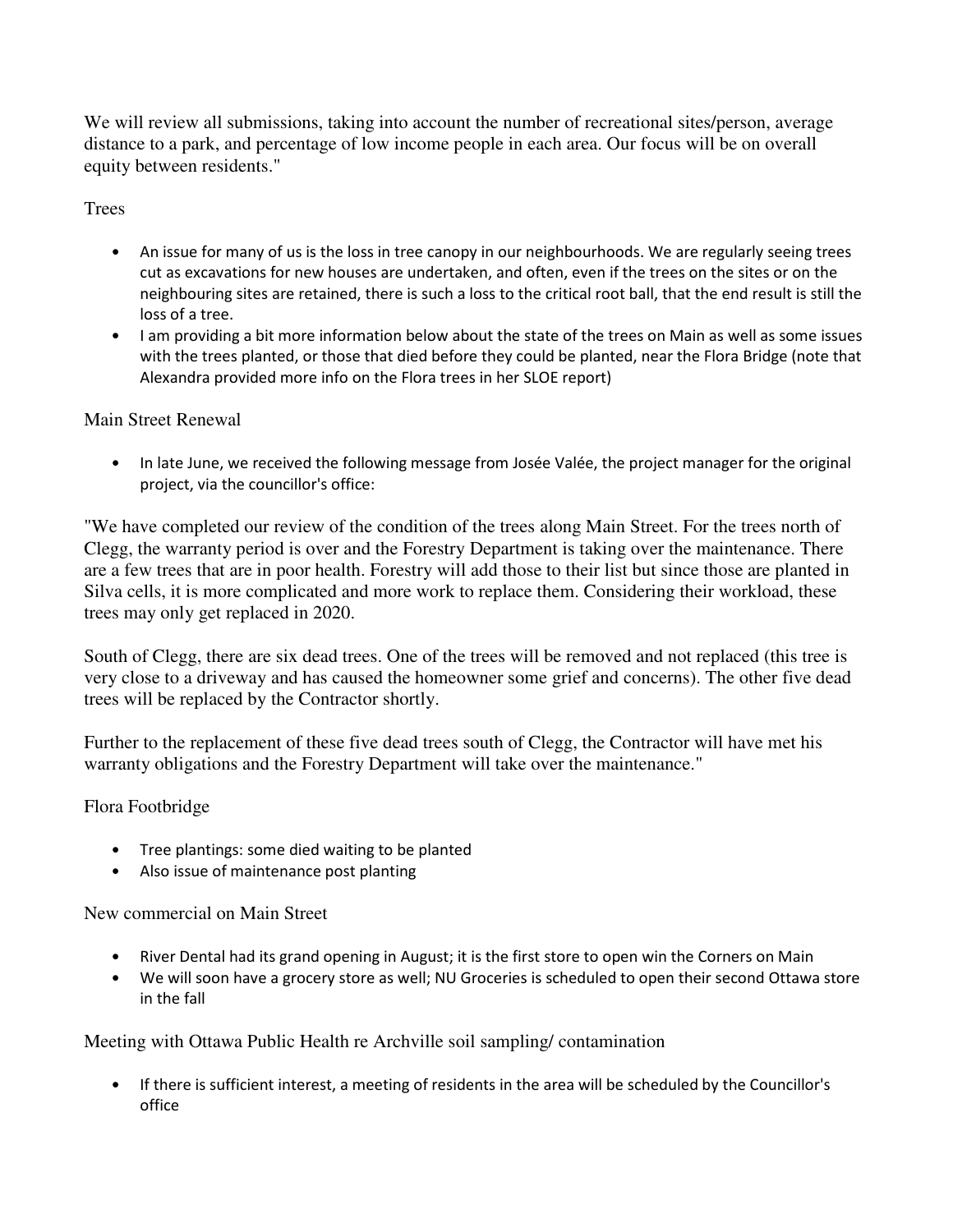All candidates debate for federal election

- Hold the date: Wednesday, September 25 at the Glebe Community Centre from 7:00-9:00pm
- Confirmations have been received from the 4 parties (& their 4 female candidates) that have been invited to participate - the Liberals, Conservatives, NDP & Green; note that we are following the practice that has been identified for the televised political debate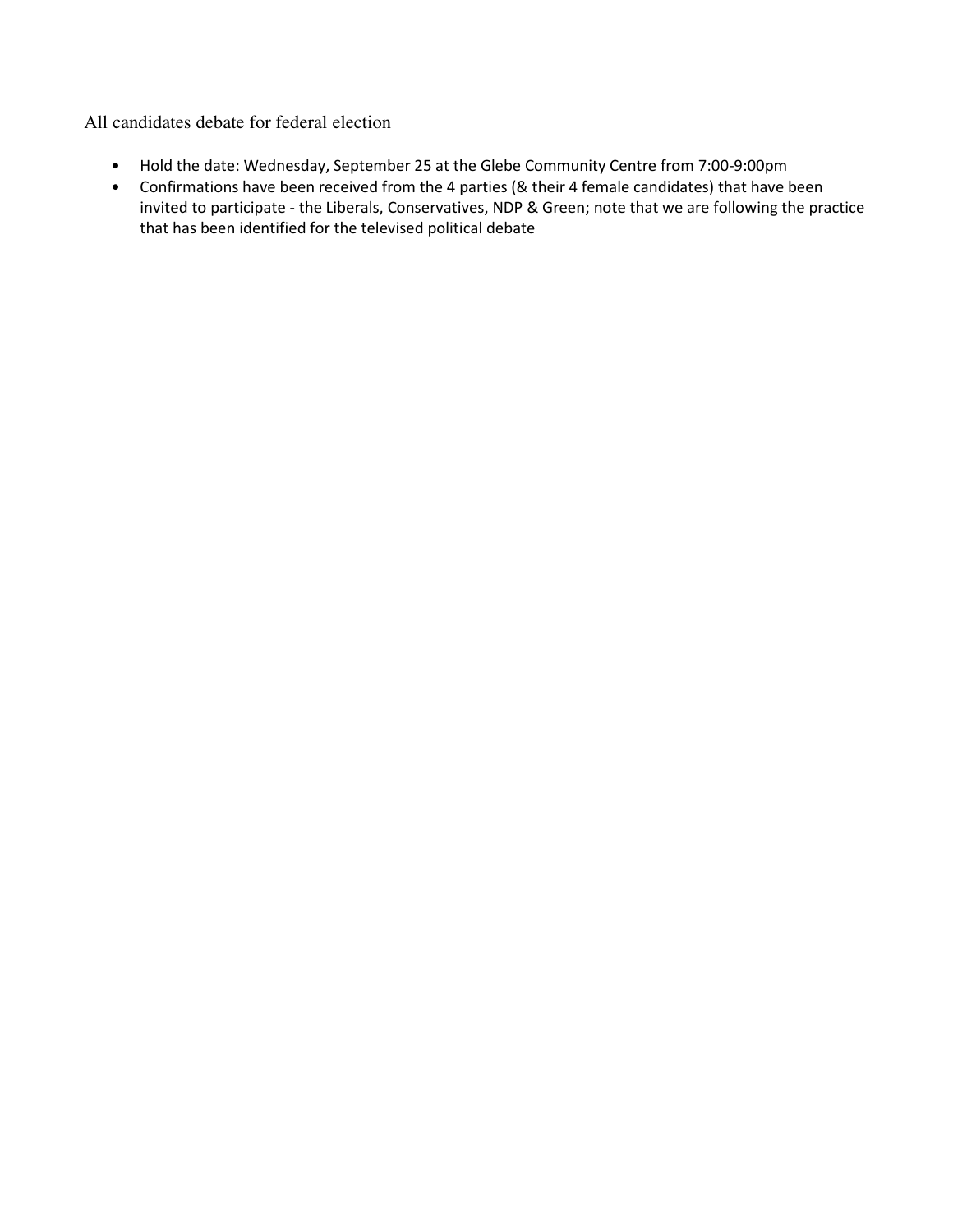#### Appendix B

SLOE Chair's Report September 10, 2019

- 1. **Fall Clean-up of Springhurst and Brantwood Parks** has been registered for Saturday September 28, 2019, 9-11AM. Please join in, make it a family event, and also, spread the word (high school students can earn community service hours for participating).
- 2. The councillor's office was contacted about **two trees that were delivered for planting by Flora Bridge**, but instead were left unwatered by the road side for over two weeks during the hottest and driest days of the summer. The trees eventually withered and died, and, after contact was made, they were disposed off in the waste container.

We asked the councillor's office to look further into what had happened and why. The answer seems to suggest that the trees were considered to be surplus by the landscape contractor and thus were treated, essentially, as waste. Other trees that did not die off fully, but clearly were compromised from lack of watering, ultimately did get planted in, but it is not clear whether all will survive.

The city's response to this situation seems focused on the fact that the landscape contractor is liable for any costs associated with trees that die off. We have asked that tree management practices be taken into consideration when landscape contracts are assigned. While some trees "don't make it" when being transplanted due to natural, unavoidable causes, in the case at Flora Bridge the trees were left without water and were for all intents and purposes, killed off.

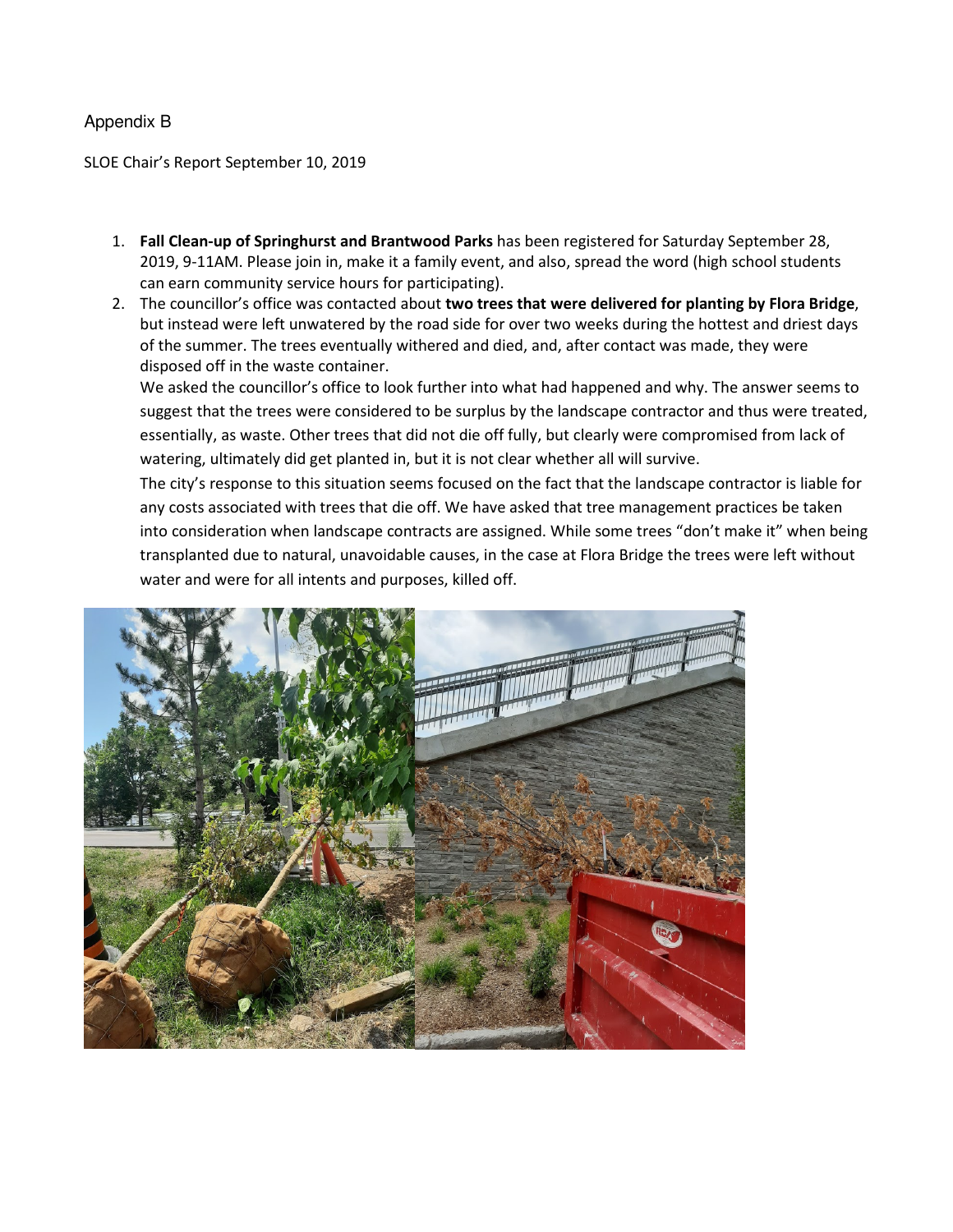3. On August 25, 2019, Alexandra attended a presentation, hosted by Greenspace Alliance, that gave an overview of the state of the question on the update to the **Air Quality and Climate Change Management Plan (AQCCMP)**. Presenters were Andrea Flowers, Senior Project Manager, Climate Change and Resiliency Unit Planning, Infrastructure and Economic Development Department, and Jennifer Brown, Project Manager, Environmental Policy and Programs Unit, Environmental Services Department.

8 Priorities are as follows:

- 1. Implement Energy Evolution https://ottawa.ca/en/residents/environment/climate-change-andenergy/energy-evolution
- 2. Undertake a climate vulnerability assessment and develop a resiliency plan
- 3. Apply a climate lens to the Official Plan and supporting documents
- 4. Apply a climate lens to asset management and capital projects
- 5. Establish a community and a corporate carbon budget
- 6. Explore options for carbon sequestration and the role of green infrastructure
- 7. Encourage private action through education, incentives, and municipal support
- 8. Develop a governance framework to build corporate and community capacity to tackle climate change.

The process will open to public consultation in September.

**4. Old Ottawa East Weed Removal Brigade.** Vicki Davis and Ian McRae have been working on invasive plant removal along the Rideau River nature trail since 2007. This past summer we updated a list of community members who have indicated that they would be interested to join a mailing list for call-outs for weed removal sessions. Each weed pulling session lasts about 1.5 hours.

Vicki has been organizing the weeding sessions and has been sending out notices advising of any upcoming sessions.

If you would like your name to be added to the weed removal call-out list please send an email to  $s$ loe@ottawaeast.ca</u>. There is no obligation, participate when you are able.

Also, Vicki is looking for someone to take over from her as lead coordinator of the weeding effort, if you know of anyone who may be interested to take on this important role, please send an email to SLOE, or contact Alexandra or Vicki directly.

(community weeding also takes place in other parts of Old Ottawa East by other community members/neighbours, thank you to any volunteers who look after our beautiful greenspaces)

5. **Bird Friendly Old Ottawa East**. Please see Rebecca Aird's excellent article in the August issue of The Mainstreeter on a new initiative aimed at protecting birds and encouraging their safe habitation in Old Ottawa East. Rebecca, Heather Jarrett, and Phyllis Oldenbach Sutton are looking for other community members to join them in this project. If interested please send an email to sloe@ottawaeast.ca. Link to Mainstreeter article:

http://www.mainstreeter.ca/index.php/2019/08/21/plans-to-make-ooe-a-birdfriendly-community-takeflight/

Alexandra Gruca-Macaulay